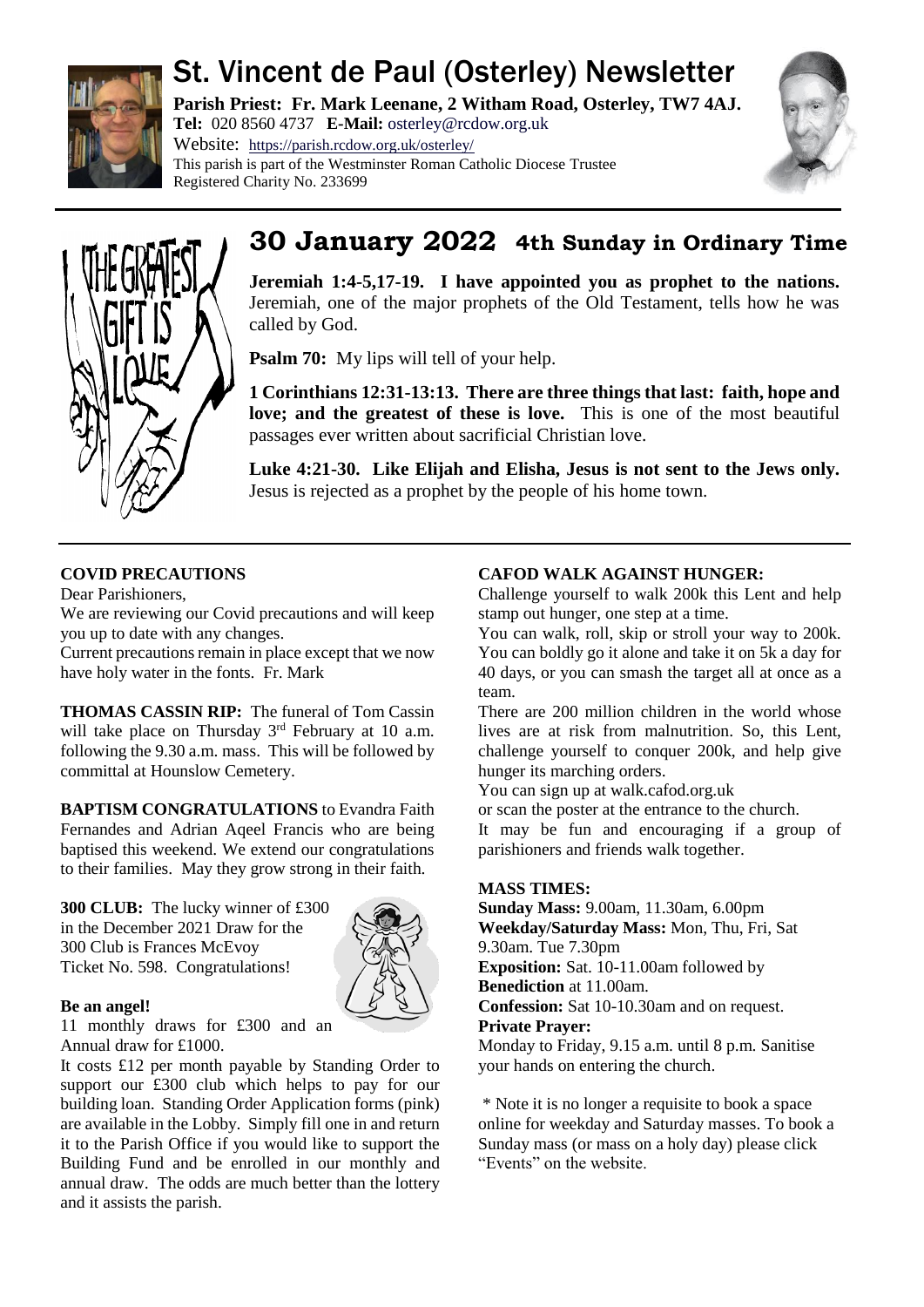## **Service Times & Intentions 30 January – 6 February 2022**

| Sunday 30<br>4th Sunday in<br>OТ | 0900     | Thanksgiving Intention                                            |  |
|----------------------------------|----------|-------------------------------------------------------------------|--|
|                                  | 1130     | Rose Foley RIP 15th Anniv                                         |  |
|                                  | 1800     | Jim O'Connor RIP Anniv                                            |  |
| Mon 31                           | 0930     | Healing from sickness and good<br>reports                         |  |
| Tue 1                            | 1930     | John Da Costa RIP<br>Lavinia Siqueira RIP (1 <sup>st</sup> Anniv) |  |
| Wed 2                            |          | No Mass                                                           |  |
| Thu 3                            | 0930     | Rosalind Andrew RIP                                               |  |
|                                  | 1000     | Funeral: Thomas Cassin RIP                                        |  |
| Fri 4                            | 0930     | Repose of Souls who have died of<br>Covid RIP                     |  |
| Sat 5<br>BVM on<br>Saturday      | 0930     | Avita & Renato De Sa RIP                                          |  |
|                                  | 10-10.45 | Confession                                                        |  |
|                                  | 1100     | Benediction                                                       |  |
| Sunday 6<br>5th Sunday in<br>ОT  | 0900     | Valerie & Alan Thornton RIP<br>(RD) 1 <sup>st</sup> Anniv         |  |
|                                  | 1130     | Pamela Balchin RIP 1st Anniv<br>(Chiswick & Hounslow)             |  |
|                                  | 1800     | Helena Oska-Sharma RD RIP                                         |  |
|                                  |          |                                                                   |  |

**Rosary**: 7 p.m. before the Tuesday weekday evening mass.

| <b>OFFERTORY:</b> Thank you for your offerings on 23/1/22 |         |  |
|-----------------------------------------------------------|---------|--|
| <b>Contactless</b>                                        | 118.99  |  |
| <b>Loose Plate</b>                                        | 202.25  |  |
| <b>Planned Giving Envelopes</b>                           | 289.93  |  |
| <b>Standing Orders</b>                                    | 1497.00 |  |
| Total                                                     | 2108.17 |  |

#### **INSTRUCTIONS TO BOOK SEATS ONLINE FOR SUNDAY MASS:**

If you have booked a mass that you do not wish to attend, kindly text 078 9989 5483 to inform us and enable others to attend instead.

\* Please say you wish to cancel or reduce the number of places, and provide the mass time.

\* Provide the original and reduced number of places (if reducing the booking) and the booking name.

\* To increase a booking simply book another place if there is a space available.

#### **CONTACTLESS GIVING:**

You can now give your weekly offering by card or phone using the machines in the lobby. Simply choose the amount and tap your card. If you pay tax you can gift aid your donation at no cost to you, increasing your offering by 25%. The first time you gift aid you have to enter some simple details. If you use the same card in future your donation will be gift aided automatically.

#### **DONATIONS TO THE PARISH:**

If parishioners wish to donate to the parish when they visit the church, please do so using the drop safe in the lobby (located in front of the Repository), or using the contactless machines in the lobby.

The parish appreciates that the ability of parishioners to contribute to our collections may have been adversely affected by the pandemic. Please just give what you can. The safe can also be used for planned giving envelopes.

#### **MASS REQUESTS:**

Mass intentions can be requested via e-mail, by ringing the parish office, or using a donation and gift aid envelope from the lobby. Leave a message and telephone number if there is no response.

Offerings for masses can be made by cheque or cash deposited in the lobby drop safe in a marked enevelope, or by BACS transfer (see details below).

The minimum Diocesan recommendation is £10. Masses are confirmed upon receipt of the stipend. Online account details:

**Bank:** HSBC **Account Name:** WRCDT Osterley **Account Number:** 41095889 **Sort Code:** 40 05 20 **Please reference e.g.** Mass/date of Mass

#### **PARISH OFFICE**

**PARISH SECRETARY / ADMINISTRATOR**: Mrs. L. Faria **PLANNED GIVING CO-ORDINATOR AND**

**BOOKKEEPER:** Mr. Steve McEvoy. E-mail: [osterleybk@rcdow.org.uk](mailto:osterleybk@rcdow.org.uk) T. 07932 783647

**Planned Giving Boxes:** If you have a query, or would like to plan your giving for the first time using envelopes or a standing order, please contact the Parish Bookkeeper using the contact details provided.

**300 CLUB:** Application forms available in the lobby. Enquiries to the Parish Office.

#### **ADMIN**

**PARISH WEBSITE ADDRESS FOR THE ONLINE NEWSLETTER**: <https://parish.rcdow.org.uk/osterley/>

**PARISH REGISTRATION:** Please take a Welcome Pack from the lobby. Completed Registration and Planned Giving forms can be posted through the door of the Parish house or dropped into the lobby safe. Thank you.

**MARRIAGES**: 6 months' notice required. Please ring the office to arrange an initial discussion with Fr. Mark.

**BAPTISM:** For parishioners registered and attending at St. Vincent's. Please complete a form (available in the lobby or online) and submit to the Parish Office. You will then be contacted to arrange a baptism date and attend a course when these resume.

#### **CONTACTS**

#### **SAFEGUARDING REPRESENTATIVE**:

Mrs. A. Trigger. Email: osterleysg@safeguardrcdow.org.uk

**WEST MIDDX HOSPITAL RC CHAPLAIN:**  Tel. 020 8321 5447.

**ST VINCENT DE PAUL SOCIETY:** For assistance to the house-bound and those in need. T. 07765 026377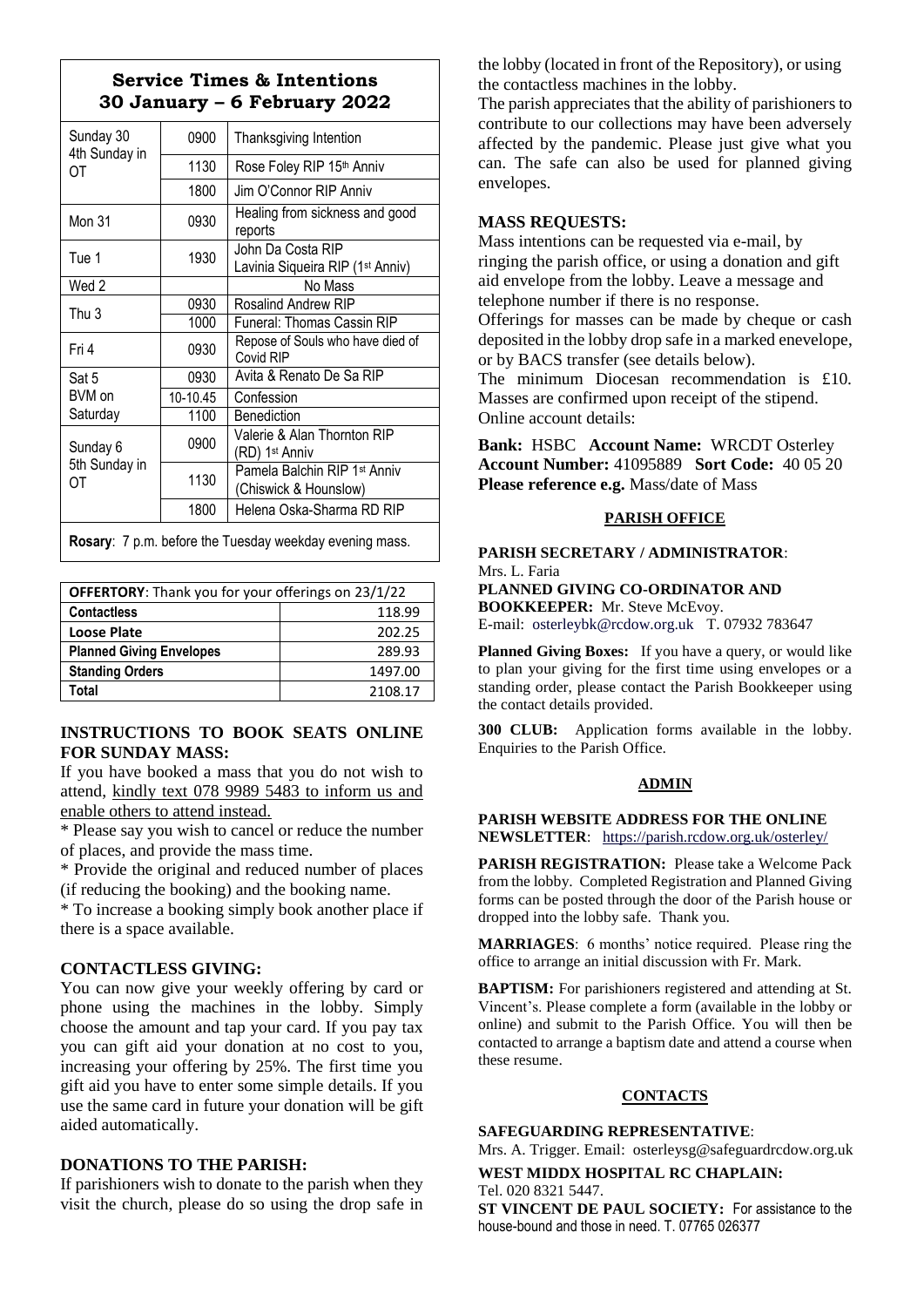#### **CERTIFICATE OF CATHOLIC PRACTICE**

This is only applicable for parents who wish to send their children to a catholic (or Church of England) primary or secondary school.

The Diocese requires that families attend regularly (this means attending Mass every Sunday) for at least two years before a priest is able to sign the Certificate of Catholic Practice.

To assist the parish in signing CCP forms, the parish operates a Mass attendance Card system (see below).

#### **MASS ATTENDANCE CARD**

Stickers for pupils in school Year 5 and under. Stickers for pupils in Year 9 (for Year 12) Stickers will be given after Mass, before you leave. Stickers are not issued in August It will be your responsibility to look after the card and bring it every week.

If you require a mass attendance card or if you have a question about a CCP certificate, please email

#### [osterleyccp1@rcdow.org.uk](mailto:osterleyccp1@rcdow.org.uk)

\*Please note it is ccp1 using a digit/number 1 (one)

Include your child's full name, passport sized photo and School Year in September 2021.

Once requested by email, cards and stickers can be collected in the lobby of the church after mass. CCP Contact Tel. 07542441846. Leave a message.

**Volunteers needed:** We are looking for volunteers to help with distributing the stickers after Mass. If you can spare 15 minutes, please call Antonella on 07542441846 for more information.

**------------------------------------------------------------------**

#### **FIRST COMMUNION & RECONCILIATION**

**2022**: Sunday 30/1/22 at 11.30am, Inaugural Mass. Tuesday 1/2/22 at 6.15pm, Church tour and course introduction.

#### Enquiries: [osterleyfhc1@rcdow.org.uk](mailto:osterleyfhc1@rcdow.org.uk)

\*Please note it is fhc1 using a digit/number 1 (one)

**CONFIRMATION 2022:** There will be a meeting for parents only on Monday 7<sup>th</sup> February 2022 in the hall.

**------------------------------------------------------------------ Sunday 30 January 2022** *Liturgical Colour: Green.*

**Readings at Mass**

**First reading Jeremiah 1:4-5,17-19 'I have appointed you prophet to the nations'**

In the days of Josiah, the word of the Lord was addressed to me, saying:

'Before I formed you in the womb I knew you; before you came to birth I consecrated you;

I have appointed you as prophet to the nations.

'So now brace yourself for action. Stand up and tell them all I command you. Do not be dismayed at their presence, or in their presence I will make you dismayed.

'I, for my part, today will make you into a fortified city, a pillar of iron, and a wall of bronze to confront all this land: the kings of Judah, its princes, its priests and the country people. They will fight against you but shall not overcome you, for I am with you to deliver you – it is the Lord who speaks.'

## **Responsorial Psalm**

## **Psalm 70(71):1-6,15,17**

*My lips will tell of your help.*

In you, O Lord, I take refuge; let me never be put to shame.

In your justice rescue me, free me: pay heed to me and save me.

*My lips will tell of your help.*

Be a rock where I can take refuge, a mighty stronghold to save me; for you are my rock, my stronghold. Free me from the hand of the wicked.

*My lips will tell of your help.*

It is you, O Lord, who are my hope, my trust, O Lord, since my youth.

On you I have leaned from my birth, from my mother's womb you have been my help.

*My lips will tell of your help.*

My lips will tell of your justice and day by day of your help.

O God, you have taught me from my youth and I proclaim your wonders still.

*My lips will tell of your help.*

## **Second reading 1 Corinthians 12:31-13:13 The supremacy of charity**

Be ambitious for the higher gifts. And I am going to show you a way that is better than any of them.